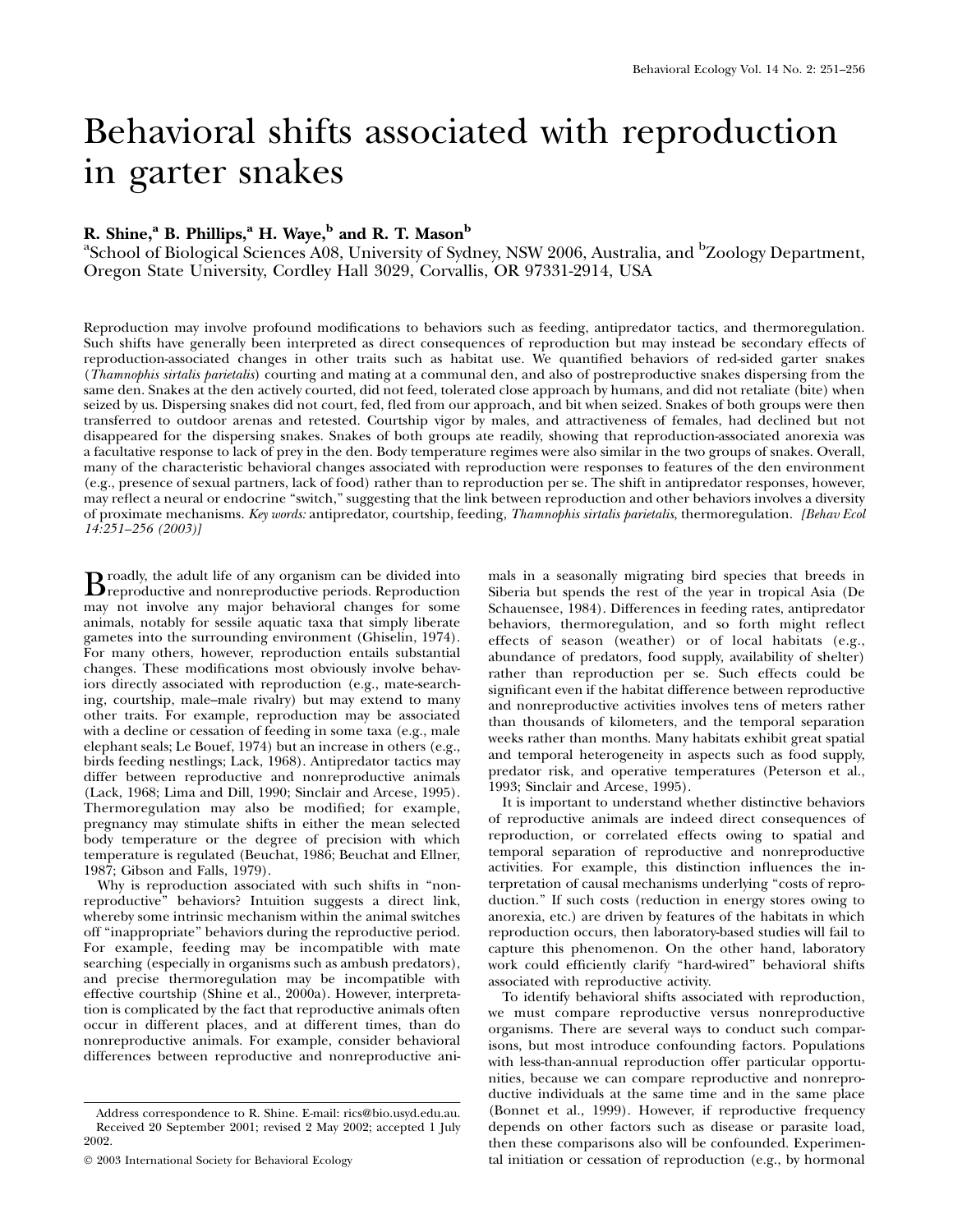manipulation) avoids this problem but introduces potential side-effects of the procedures themselves.

The simplest comparison is between the same individuals during successive reproductive and nonreproductive phases. To avoid spatial and temporal confounding, however, we need a rapid and clearly defined onset or cessation of reproductive activities. Garter snakes in central Canada fit this criterion. Courtship and mating are largely confined to a period of a few weeks in early spring, after which the snakes disperse to their summer ranges (Gregory, 1974, 1977; Gregory and Stewart, 1975). During the mating season, the snakes engage in frantic courtship, do not feed, virtually ignore predators, and forego precise thermoregulation (Shine et al., 2000c,e, 2001a). All of these behaviors differ from those of nonreproductive individuals of the same species later in the season (Fitch, 1965; Passek and Gillingham, 1997; Shine et al., 2000a). We can thus compare snakes in the den (the center of mating activity) to snakes that have commenced dispersal. Because both reproductive and nonreproductive animals are available at the same time and within a few hundred meters of each other, we can directly compare their behaviors and quantify their responses to stimuli such as food and predators. Additionally, by transferring snakes from both groups to a ''common garden'' and reexamining their behaviors, we can clarify the degree to which reproduction-associated shifts are hard-wired versus facultative.

# METHODS

#### Study species

Red-sided garter snakes (Thamnophis sirtalis parietalis) are small nonvenomous colubrid snakes, a northeastern subspecies of a taxon (the common garter snake) that is widely distributed through North America (Rossman et al., 1996). In the Interlake region of central Manitoba, low winter temperatures and a scarcity of suitable hibernacula concentrate the snakes into large communal dens (Gregory, 1974; Mason, 1993). Mating occurs close to the den, immediately after the snakes emerge from their 8-month hibernation period (Gregory, 1974). Radio-tracked female snakes generally mate within 48 h of emergence and disperse from the den within a few days (Shine et al., 2001a). In contrast, males remain for about 2 weeks before dispersal (Shine et al., 2001a). Snakes may travel more than 15 km away from the den to their summer ranges (Gregory and Stewart, 1975; Larsen, 1987).

Previous work documents several differences between reproductive and nonreproductive garter snakes. Most obviously, males court vigorously during the mating season in spring but not during summer or autumn (Whittier et al., 1985). Females attract intense courtship as soon as they emerge from hibernation, but pheromones in copulatory fluids reduce the intensity of courtship to a female after she mates (Shine et al., 2000f). Longer-term, there is a decline in attractiveness of copulated females, possibly reflecting shifts in skin lipids (Mason, 1993; Shine et al., 2000f). Garter snakes also do not feed during the courtship period, but take worms and frogs after they begin to disperse (Fitch, 1965; Hart, 1979). Antipredator responses to humans are similar to those directed to natural predators (Burger, 1998; Shine et al., 2000e). Biting is recorded only rarely when den snakes are handled but may be frequent in other seasons (Rossman et al., 1996). Courting male garter snakes forego precise thermoregulation, whereas snakes studied later in the season exhibit more stable thermal preferenda (Shine et al., 2000a).

# Study area

In May 2001, we worked at a communal den containing approximately 10,000 garter snakes 1.5 km north of the town of Inwood, 250 m east of Highway 17 in central southern Manitoba (50° 31.58′ N, 97° 29.71′ W). This den has been used for other studies, providing considerable background data on snake behavior (Shine et al., 2000c). To ensure consistency of habitats in the collection sites, our ''den'' samples came from a dirt road immediately adjacent to the main den area (a rock slope honeycombed with holes from which the snakes emerge). Our "dispersing" sample was taken beside the highway 250 m west of the den. Snakes in this area were obviously leaving the den; they were all solitary, and all moved across the road in the same direction (away from the den). We quantified behaviors both in the field (when collecting snakes) and also after transferring them to outdoor open-topped nylon areas  $(1 \times 1 \times 1$  m) set up beside our field laboratory 30 km away. Each snake was used only once, so that in total, our results are based on data from 354 individual animals.

# Reproduction

To quantify courtship vigor in arena trials, we marked snakes for individual recognition by painting numbers on their heads. We placed 12 "den" males into one arena and 12 ''dispersing'' males into another. To provide a standardized stimulus, we wished to eliminate cues such as female movement (which might be modified by male behavior and, thus, influence subsequent courtship). Thus, we used recently dead female snakes. We collected four dead or dying females from the den after they had been attacked by crows; all had been dead for less than 24 h when used in the behavioral trials. Each female was suspended by the tail with fishing line from a 1.5-m rod, and deposited on the ground inside an arena with her midbody 5 cm in front of the head of a male. After a 10-s delay to allow the male to approach, we recorded whether he exhibited active courtship within the next 30 s (i.e., aligned with the female's body and performed caudocephalic waves; Whittier et al., 1985). All trials were conducted on the same day.

The attractiveness of 12 live female snakes (six from the den, six dispersers) was evaluated by placing individually numbered females into each of the arenas above. The females were added one at a time in random order. We then scored the responses of the first three males to encounter each female. She was then removed and another female added, for which we scored the responses of another three males. Thus, this experiment used a total of 12 females and 72 males. Because female body size affects attractiveness in this population (Shine et al. 2001b), we selected equally sized den and dispersing females for these trials.

#### Feeding

After the courtship trials concluded (above), we removed all snakes and replaced them with equal numbers of new animals collected from the field less than 24 h earlier. We threaded two live garden worms onto a safety pin attached to a fishing line and dangled it 5 cm in front of snakes' heads in the arenas (as above). We recorded whether or not the snake seized the lure within 30 s, and how long before this occurred.

# Antipredator responses

We selected a snake in an open flat area at least 3 m away from us, and walked slowly toward it. If it fled, we pursued it. We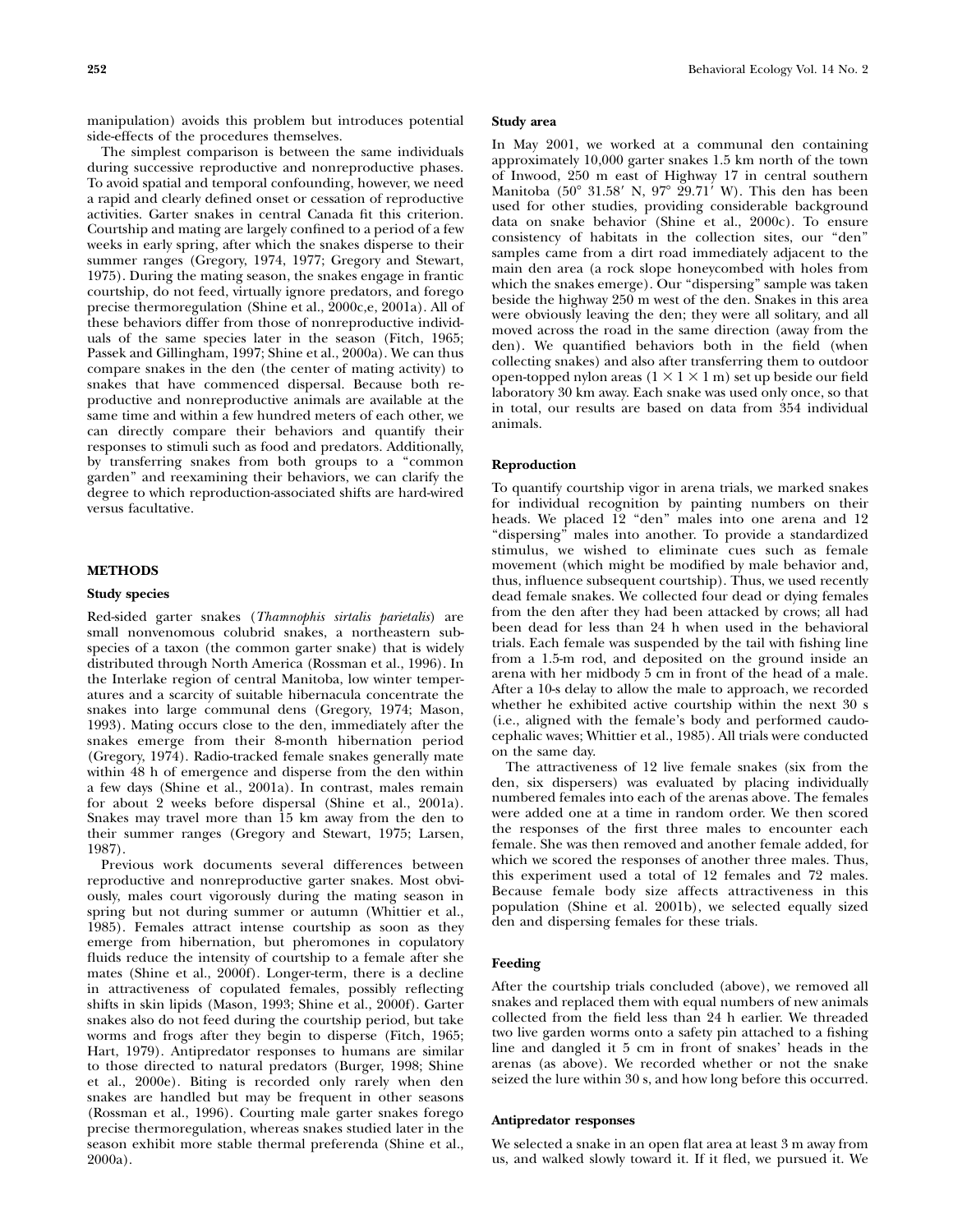then seized the snake by the midbody, and held it for 10 sec. We recorded each snake's approach distance (distance from us when it fled), and whether or not it bit us when held. We then recorded the animal's body temperature (by cloacal insertion of an electronic thermal probe, Comark Ltd, Swallowfields, Herts, UK), its sex, and its snout-vent length. All observations were made on clear, sunny days when air temperatures were more than  $20^{\circ}$ C.

#### Thermoregulation

We attached miniature thermal data-loggers to the dorsal midbodies of four snakes in each arena, with two arenas per group (i.e., total of eight den females, eight den males, eight dispersing females, eight dispersing males). These small circular loggers (Thermochron ibutton, Dallas Semiconductor, Dallas, Texas, USA; diameter, 15 mm; height, 6 mm; mass, 3.3 g) were attached to the snake's body with superglue (Loctite 406, Loctite Australia, Caringbah, NSW, Australia) and then covered with adhesive tape. Because the thermistor within each unit was applied closely to the snake's dorsal surface, the resultant temperature reading closely approximated the snake's internal temperature (in calibration trials:  $n = 27$ ,  $r = .95$ , slope = 0.98,  $p < .0001$ ; data not shown). Temperatures were recorded every 4 min over the next 5 days.

#### Analyses

Data were analyzed using the programs Staview 5 and SuperANOVA 1.1 on a Macintosh G4 computer. Assumptions of statistical tests were evaluated before analysis, and data transformed when necessary.

# **RESULTS**

#### Morphology

Females were on average larger than males, among both den snakes and dispersing snakes. In both sexes, the dispersing animals were on average smaller than those collected in the den (Figure 1; see statistical analysis in caption). We evaluated body condition (mass relative to length) for snakes in the two samples by using a heterogeneity of slopes test (with sex and location as factors, ln SVL as the covariate, and ln mass as the dependent variable). This revealed a significant interaction term between sex and location ( $F_{1,82} = 7.00, p < .01$ ). We thus conducted further ANCOVAs separately for the two sexes. Females in the two locations were in similar body condition (slopes:  $F_{1,31} = 0.07$ ,  $p = .80$ ; intercepts:  $F_{1,32} = 0.36$ ,  $p = .36$ , but dispersing males were thinner than den males (slopes:  $F_{1,31} = 0.74$ ,  $p = .39$ ; intercepts:  $F_{1,32} = 10.27$ ,  $p < .003$ ).

#### Reproductive behavior

When placed in an outdoor arena and presented with a recently killed female, both den males and dispersing males showed intense courtship. However, den males were slightly more vigorous (12 of 12 males aligned with the female's body, versus nine of 12 dispersing males; log-likelihood ratio table from logistic regression with ''alignment or not'' as the dependent variable:  $\chi^2 = 4.59$ , 1 df,  $p < .033$ ).

Trials with live females did not reveal any such difference in courtship vigor between den and dispersing males, but showed that dispersing females attracted less courtship than did den females (Figure 2). We used ANOVA to test the significance of this pattern, with the dependent variable being the proportion of males (out of three tested per female) that



### Figure 1

Attributes and behaviors of garter snakes collected either at a communal den, or 250 m from the den as the snakes dispersed. (a) Mean snout-vent length was greater for females than males, and was greater at the den than for dispersing animals (ANOVA with sex and location as factors; main effect of sex:  $F_{1,101} = 33.82, p < .0001;$ effect of location:  $F_{1,101} = 6.58, p < .02$ ; interaction:  $F_{1,101} = 1.26$ ,  $p = .26$ ). (b) Mean body temperature was similar for both sexes at both sites (two-factor ANOVA, all  $p > 0.25$ ). (c) Mean approach distance was greater for dispersing snakes than for den snakes (ANOVA  $F_{1,64} = 11.86$ ,  $p < .001$ ) but did not differ between sexes  $(F_{1,64} = 0.91, p = .34;$  interaction:  $F_{1,64} = 0.03, p = .87$ . (d) Snakes at the den rarely bit when seized, whereas dispersing snakes typically retaliated in this way (see text for statistical analysis). Graphs show mean values and associated standard errors.

aligned with a female during the trial. The analysis did not yield a significant interaction term ( $p = .36$ ), simplifying interpretation of main effects. Den females attracted more courtship than did dispersing females ( $F_{1,20} = 51.86, p <$ .0001), but den and dispersing males were equally amorous  $(F_{1,20} = 0.98, p = .75;$  see Figure 2).

# Feeding

Snakes in the arenas readily seized worms (mean latency to attack, 7.6 s; range, 1–29 s). Five of 11 den females fed within 30 s, as did three of eight dispersing females, 10 of 12 den males, and 11 of 12 dispersing males. Logistic regression with "feed or not" as the dependent variable shows that the difference between sexes was statistically significant (loglikelihood ratio table:  $\chi^2 = 6.29$ , 1 df,  $p < .013$ ) but that between den and dispersing snakes was not ( $\chi^2 = 0.93$ , 1 df,  $p = .34$ ). Because we were surprised by this result, we repeated the study with free-ranging snakes at the den itself (in case capture and handling had modified feeding responses). Again, snakes fed readily, even when they were active participants in mating balls. For example, 28 of 52 males engaged in active courtship seized the worms less than 10 s after they were offered. One female in the midst of a large mating ball (covered by more than 50 males) also seized the worm immediately; we were unable to locate other females to test.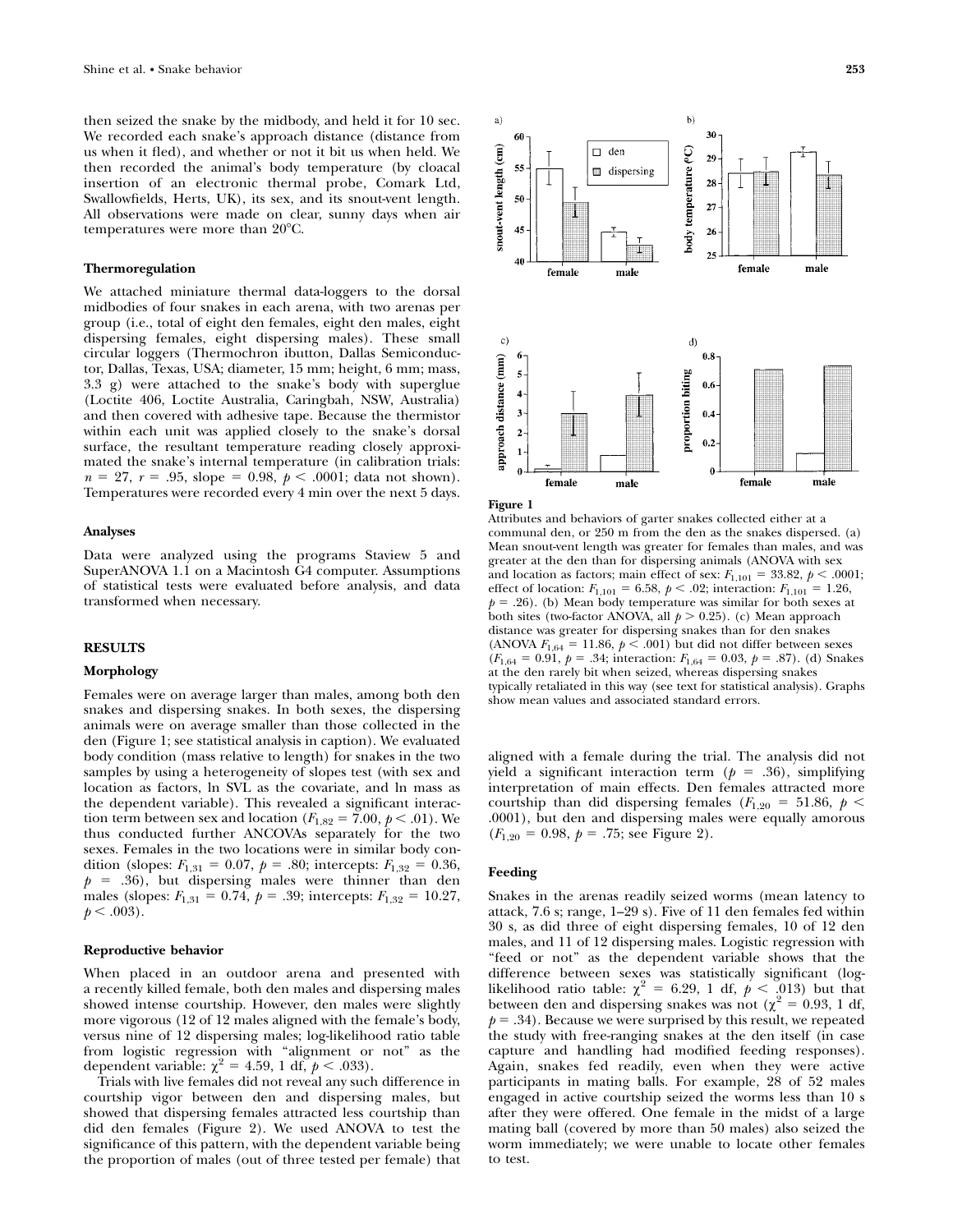

#### Figure 2

Effects of site of collection of garter snakes (at a communal den versus 250 m away as the snakes dispersed from the den) on the intensity of courtship exhibited by (and directed to) these animals. Data are shown for courtship in outdoor arenas by males from both locations, to both groups of females. The histograms show the proportion of males (out of three tested per female) that displayed vigorous courtship (body alignment and caudocephalic waving). See text for statistical analysis of these data. Graphs show mean values and associated standard errors.

#### Antipredator responses

Snakes in the den  $(N = 47)$  tolerated our close approach and rarely bit when handled. In strong contrast, dispersing snakes  $(N = 21)$  often fled from us when we were several meters away and bit vigorously when seized (Figure 1). This behavioral shift cannot be attributed to differences in mean body temperatures or body sizes, which were minor (Figure 1). Also, logistic regression with ''bite or not'' as the dependent variable shows that whether or not a snake bit during capture was not affected by its sex (log-likelihood ratio test:  $\chi^2 = 0.85$ , 1 df,  $p = .36$ ), its snout-vent length ( $\chi^2 = 0.79$ , 1 df,  $p = .37$ ), or its body temperature ( $\chi^2 = 0.17$ , 1 df,  $p = .68$ ). However, bites were more likely from dispersing snakes than from den snakes ( $\chi^2 = 8.02$ , 1 df,  $p < .005$ ), and especially from animals that fled at greater distances ( $\chi^2 = 4.89$ , 1 df,  $p < .03$ ). Because capture and handling can substantially modify antipredator responses in snakes (see Fitch, 1975; Platt, 1969), we did not conduct any further tests on these snakes at later times.

# Thermoregulation

The miniature data-loggers attached to snakes in arenas provided a massive data set on body temperatures (more than 48,000 data points from 32 snakes at 4-min intervals over 5 days). To summarize general patterns, we calculated hourly mean temperatures for each snake and subjected them to repeated-measures ANOVA with sex and location (den versus dispersing) as factors. We conducted analyses for the period 0700–1700 h separately for data from 2 days when conditions were clear and sunny, allowing effective behavioral thermoregulation. On neither day did the den and dispersing snakes differ from each other in mean body temperatures  $(F_{1,28} =$ 0.14,  $p = .72$ ;  $F_{1,28} = 2.02$ ,  $p = .17$ ). Overall, body temperatures of all groups of snakes showed very similar diel cycles (Figure 3).

# DISCUSSION

Our two samples of snakes (den and dispersing) were taken only 250 m apart, and all of these snakes would have been together at the den only a day or so beforehand (radiotracked snakes leaving the den usually travel more than 300 m





Figure 3

Mean hourly body temperatures of garter snakes in outdoor arenas during daylight hours on a clear warm day (17 May 2001). The snakes were collected either at a communal den, or 300 m from the den as the snakes dispersed. Histograms show mean values (based on data recorded every 4 min) for each group. See text for statistical analysis of these data.

within the first day; Shine et al., 2001a). Nonetheless, an array of behavioral traits differed between snakes that had left the den compared to those remaining behind. When we encountered them in the field, the dispersing snakes had apparently ceased reproductive behaviors (no animals were seen courting) and had commenced feeding (most dispersing snakes contained prey items or defecated at capture, whereas we never recorded either food or feces from den snakes). The dispersing snakes also fled from our approach and retaliated if attacked, whereas these behaviors were rare in animals still at the den. Significant morphological differences were also apparent, with dispersing snakes smaller and (in males only) thinner-bodied. However, thermal biology was apparently unaffected by dispersal from the den (Figure 1).

The morphological differences between den snakes and dispersing snakes are consistent with previous work showing that males lose mass rapidly during the courtship season (Shine et al., 2000b), and hence, we might expect smaller thinner males to be the first to leave the den. Departure by smaller females is less easily explained but may reflect escape from sexual conflict (intense and sustained courtship even to juvenile females; Shine et al., 2000d). Shifts in behavior are more complex and may reflect multiple causes:

#### Courtship by males

The males collected while dispersing were those that had "decided" to abandon the site where most courtship and mating occur (the den), and hence, we expected that they might show little or no courtship when presented with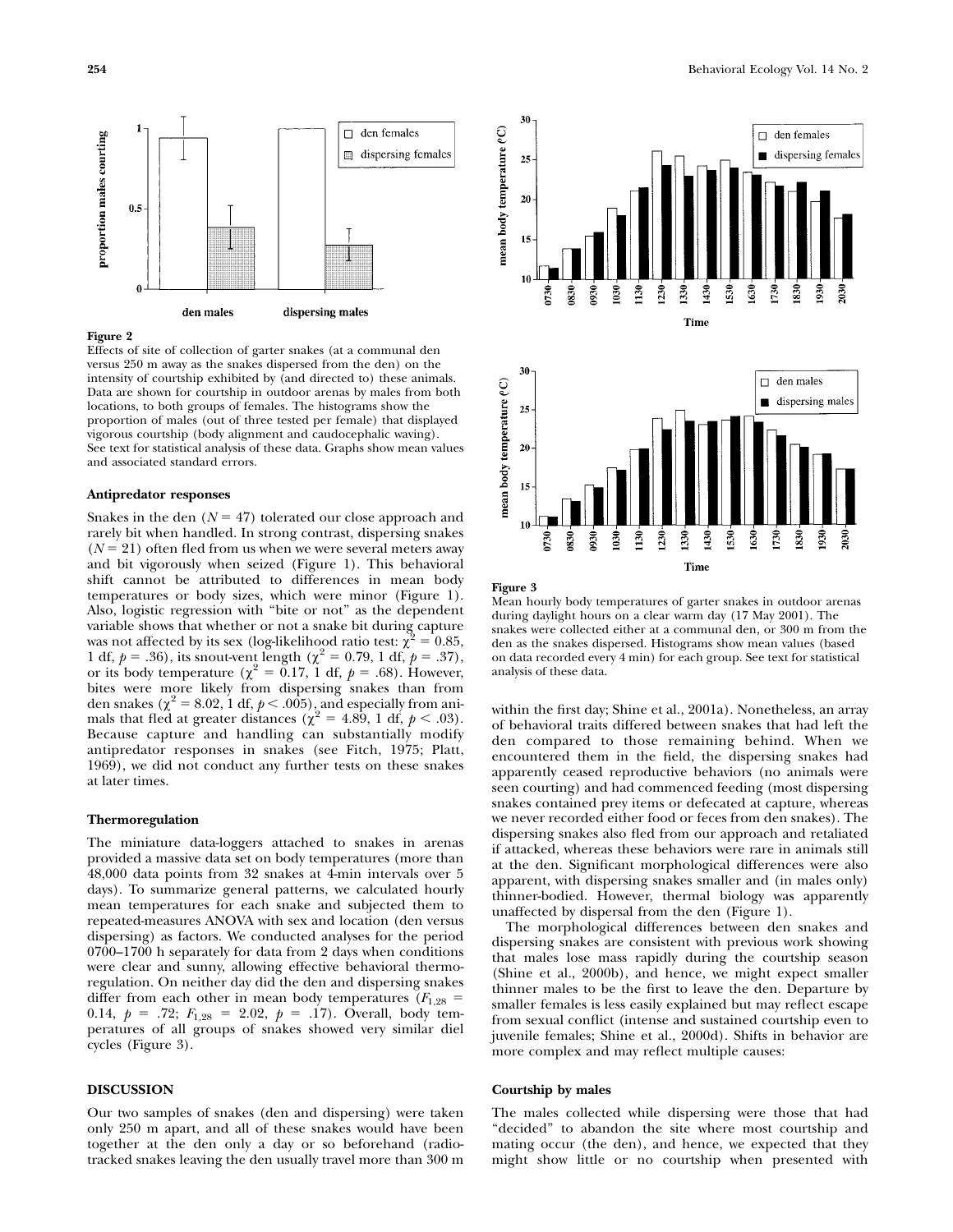a female. In fact, these males were only slightly less vigorous in courtship than were den males. The lower-body condition of these males suggests that they may have been running out of energy reserves, to the point that courtship in the den (where male–male rivalry is intense) was not worthwhile. However, dispersing snakes occur at much lower densities, and hence, rivalry will be much less intense. Arena trials have shown that male garter snakes adjust their intensity of courtship to the numbers and body sizes of competing males (Shine et al., 2000c). Thus, it may be worthwhile for a dispersing male to court any ''attractive'' (reproductively active) female that he encounters.

# Female attractiveness

The lower numbers of males courting dispersing females, even in arena trials, fits well with the conclusion that postmating shifts in the skin lipids of a female signal that she is unreceptive to further courtship (Mason, 1993; Shine et al., 2000f). Being subjected to courtship is unlikely to benefit such a female and may attract predators to her; thus, a decline in sexual signals may enhance her fitness.

# Feeding

In many snake species, both sexes cease feeding during the reproductive season (see Madsen and Shine, 2000; Ross, 1978; Shine, 1980). We were surprised to find that this was a facultative response in our garter snakes: Even when actively involved in courtship, the snakes enthusiastically accepted prey items. Presumably, there is little real conflict between courtship and feeding within this system, because prey are virtually absent from the area of the den (which is rocky and contains thousands of active snakes). Swallowing a worm required less than 2 min in our trials (personal observation), so any snake that encountered a prey item might well benefit from consuming it. The greater willingness of males to feed may reflect their higher energy expenditure in courtship and consequent lower energy reserves (Aleksiuk and Stewart, 1971).

#### Antipredator behavior

Having handled many tens of thousands of these snakes at dens over many years without being bitten, we were astonished to find the same animals behaving ferociously as soon as they left the den. Proximate factors such as body temperature and distance from cover can modify antipredator tactics in snakes (Duvall et al., 1985; Goode and Duvall, 1988; Passek and Gillingham, 1997) but cannot be invoked in this case because these factors were held constant. The proximity of other snakes might also affect optimal antipredator tactics, although we saw no pattern within the den in this respect (i.e., isolated animals were no more likely to flee or bite than were animals in aggregations; personal observation). Thus, the dramatic shift in approach distances and retaliatory behavior may reflect a genuine ''switch'' in some neural or endocrine pathway. In keeping with this interpretation, previous studies have documented effects of sex and reproductive status (gravid versus not) on antipredator responses of snakes (Duvall et al., 1985; Shine et al., 2000e).

#### Thermoregulation

Our data on free-ranging snakes did not reveal any differences in mean body temperatures as a function of a snake's sex or its location (Figure 1). The same was true after opportunities for behavioral thermoregulation were standardized in outdoor

arenas (Figure 3). Similarly, previous field studies have detected only minor sex differences in temperature relations of garter snakes at the den (Shine and Mason, 2001). None of the snakes in our study regulated their temperatures with the same level of precision as has been reported for this (and related) species later in the year (Gibson and Falls, 1979; Peterson, 1987; Peterson et al., 1993). Careful thermoregulation may be incompatible with the need to travel rapidly through densely shaded aspen groves. Previous work showed that male garter snakes do not regulate their temperatures precisely during the mating season (Shine et al., 2000a), and our study extends this conclusion to both sexes during their initial postmating dispersal.

In summary, some of the behavioral shifts associated with dispersal from the den (and hence, from reproductive activity) are facultative responses to environmental differences between the den and the surrounding prairie. Most obviously, the lack of feeding by reproductive snakes is owing to a cessation of foraging behavior and/or lack of encounter with prey items, rather than by some intrinsic anorexia. Similarly, the lack of courtship by dispersing males reflects a lack of stimuli to elicit this behavior rather than a hard-wired celibacy.

In contrast, other differences between den and dispersing snakes are hard-wired rather than facultative and may involve neural or endocrine switches. The dramatic shift in antipredator tactics of dispersing snakes may fall into this category. That is, the snake's behavior shifts not because it finds itself in a different habitat, but because of internal physiological states (dispersal mode).

The annual cycle of a red-sided garter snake can be viewed in terms of a succession of alternative physiological states. For example, an adult male snake will pass through at least six phases each year: hibernation, ''she-maleness'' (female mimicry) for a day or two immediately after emergence, ''hemaleness'' (active courtship and mating at the den), dispersal, feeding at the summer range, and dispersal back to the den in autumn (see Shine et al., 2000b, 2001a). For an adult female, the phases will be: hibernation, mating at the den immediately after emergence, dispersal, feeding at the summer range, pregnancy, and dispersal back to the den in autumn. The physiology and behavior of the snakes will differ substantially among many of these phases; for example, both pregnancy (for females) and courtship (for males) are associated with a decline in food intake and a modification of thermoregulatory precision (Charland and Gregory, 1990; Shine et al., 2000a).

Nonetheless, the proximate mechanisms that generate such effects may be diverse. For example, anorexia of gravid female snakes may be obligate in some species but facultative in others (Ross, 1978), and indeed, this aspect may differ among individuals even within a single population (personal observation). Likewise, anorexia in mate-searching males is widespread but not universal among snakes (Shine, 1977). Even where food intake is reduced during reproductive bouts, this effect may be either obligate or facultative. Undoubtedly, some of the distinctive behavioral shifts that occur as a snake moves through successive phases of its annual cycle will rely upon physiological ''switches,'' but others will reflect facultative responses to local conditions. Teasing apart this array of causal mechanisms remains a substantial challenge.

We thank D. Roberts and A. and G. Johnson for help and encouragement. R. Nesbitt and M. LeMaster assisted with data collection, and M. Elphick and G. Barrott helped with manuscript preparation. Financial support was provided by the Australian Research Council (to R.S.) and by a National Science Foundation National Young Investigator Award (IBN-9357245), and a Whitehall